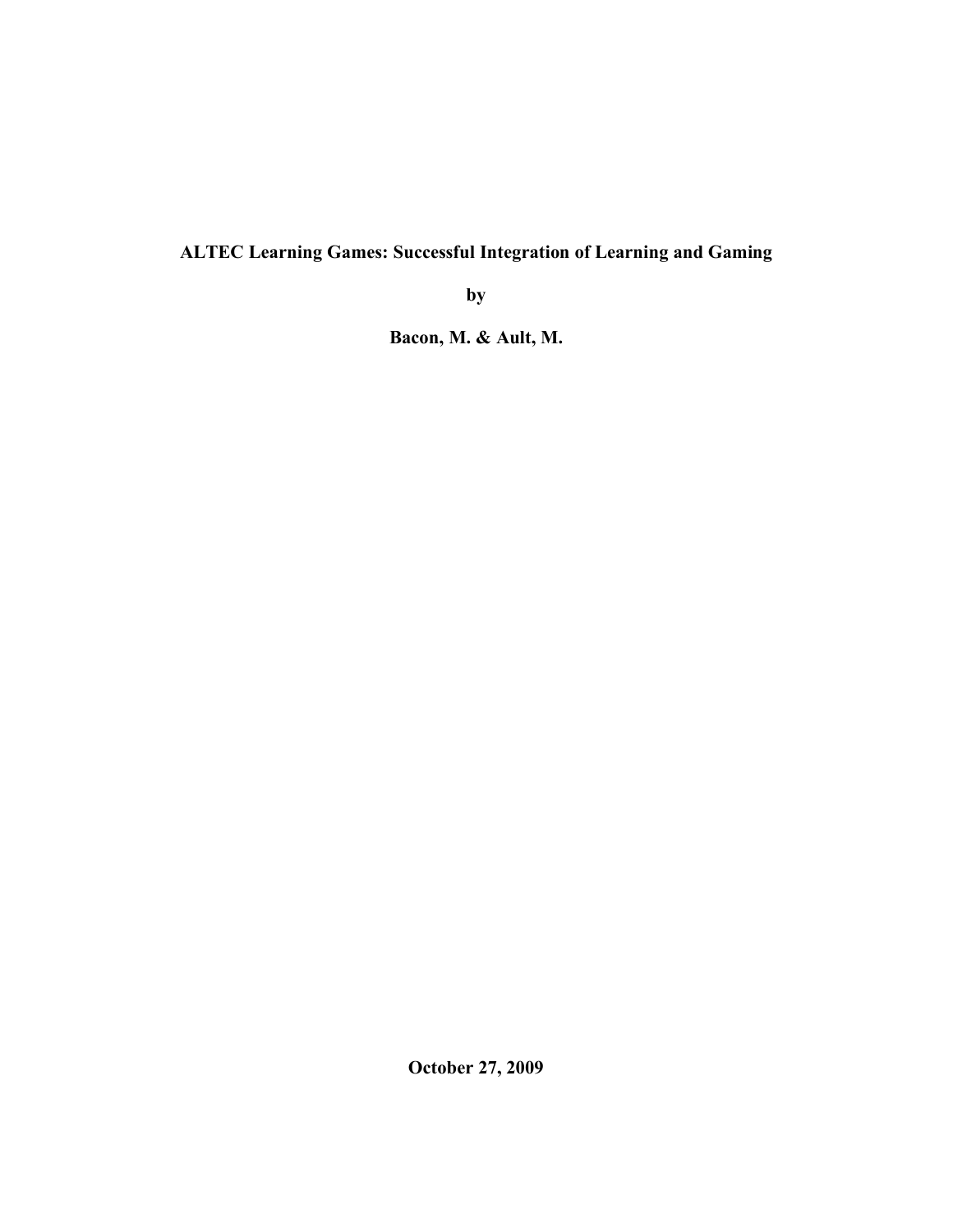### **Abstract**

Of the 53 million K–12 students in the United States, 93%, or 51 million, of them play video games (Etuk, 2008). ALTEC Learning Games utilize the excitement of video games to engage students and provide teachers authentic online resources that reinforce skills in math and language arts. Our recent work was partially supported by a partnership with the Ohio Board of Regents through the federally funded Star Schools Program. This work demonstrates the use of online games, including single player and competitive and collaborative multiplayer formats, on both computers and emerging mobile technologies (EMTs).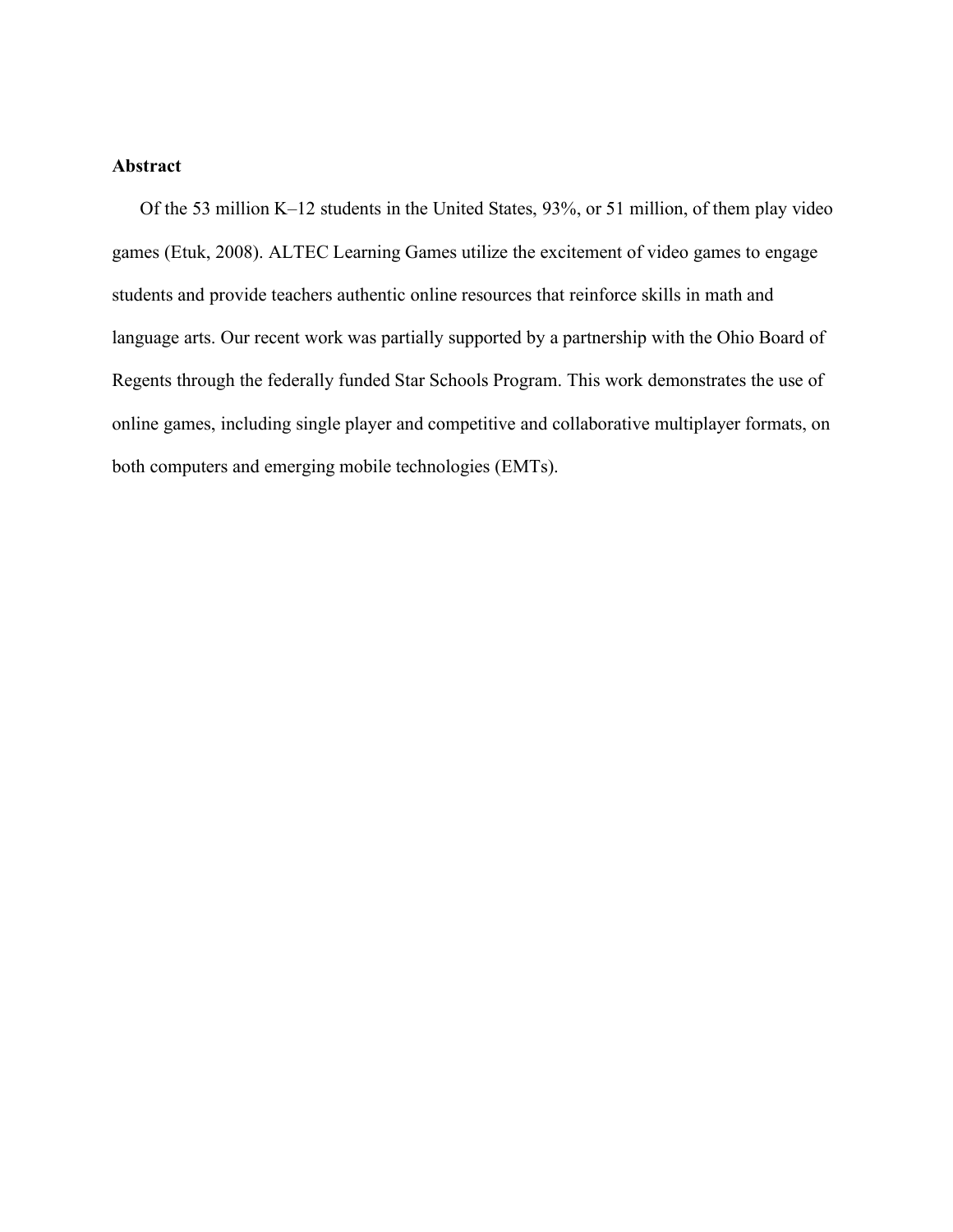### **Why Games?**

Since youth appear motivated to spend increasing amounts of time engaged in electronic games (ESA's 2006; Pew Reports, 2008), many researchers argue that games have a significant pedagogical potential to support classroom instruction (Dempsey, Lucassen, Haynes, & Casey, 1997; Foreman, 2004; Prensky, 2001; Squire & Jenkins, 2008). Students can acquire high levels of skills in playing these games by processing quickly and in parallel with other information, and exploring in a non-linear fashion (Prensky, 2001). Learning happens within the context and culture of a society and a well-designed game promotes community learning (Foreman, 2004; McLellan, 1995), with games utilizing user-generated content and participatory entertainment. Prensky notes that that Herz (1997) opens her book, Joystick Nation, with the assertion "videogames have created a cadre of screen manipulators (pp.1-2)." She argues that the very "mental grammar" kids use to describe and interpret the world will be different from that of older generations raised on television.

Games also challenge youth in ways they appreciate. Students are not usually excited about doing difficult things -- a problem to which all teachers and parents can relate. Gee (2003) suggests that schools have traditionally used two methods of getting students to do difficult work: either force them or make the work less challenging. Current thought suggests that because games are engaging, they can be an effective instructional support and have a place in learning (Van Eck, 2006). Game developers recognize that most youth who play games don't want them to be short and easy. Indeed, Jenkins (2006), of MIT's "Education Arcade" initiative, observes that students will complain if a homework assignment is too hard and if a game is too easy. Game developers attempt to make games challenging enough that players enter what they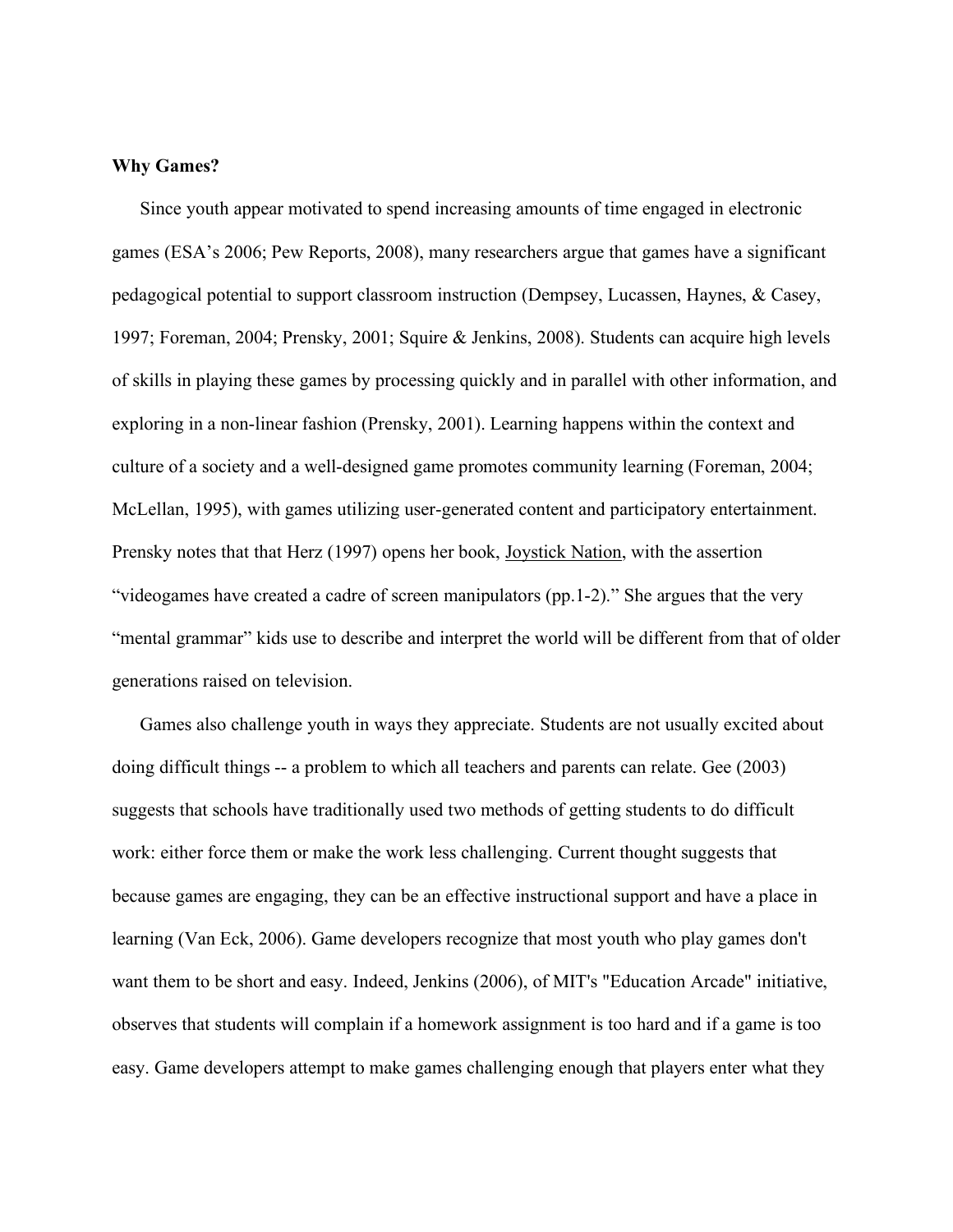call "the zone" or "the flow," a term based on the work of psychologist Mihály Csíkszentmihályi (Chen, 2008; Csíkszentmihályi, 1975). The concept of "flow" has been cited in the growth of "Dynamic Difficulty Adjustment" (DDA), in which computerized tests present successively harder material until the test taker reaches a suitable difficulty level, and in "over learning," in which skills are practiced beyond the level of mastery, to facilitate automaticity and fluency.

In 1995, Burnstein and Kline predicted that the most exciting opportunity for game owners lay in sharing the experience and playing against other players. Since then, a significant percentage of games, both computer and console, support collaborative play and many game players have emerged for whom no other type of game is as compelling (Yee, 2006). In his study of motivation in collaborative games, Yee (2007) identified three components that make an online game compelling. *Immersion* includes the concept of "flow" as discussed above, as well as the non-relevant (for our purposes) concepts of role-play and escapism. *Achievement* includes the status gained by high scores and the acknowledgment of success by peers. Finally, *Social components* that make a collaborative game compelling include teamwork, supporting personal relationships, and socializing.

### **ALTEC Learning Rate-Based Games**

ALTEC game development to help students learn basic math and language arts skills is based on building "automaticity" and "fluency" (Binder, 1996; Bower, & Orgel, 1981; Hook, & Jones, 2002; Lindsley, 1990; Snyder, 1992; White, 1986). The games challenge students to respond quickly over a series of short, timed trials. As they play, students become fluent in the skills being practiced, such as recognizing examples or non-examples of ratios and calculating math operations such as multiplication and addition. Students develop retention, or the ability to perform a skill or recall knowledge, as well as the ability to apply what is learned to perform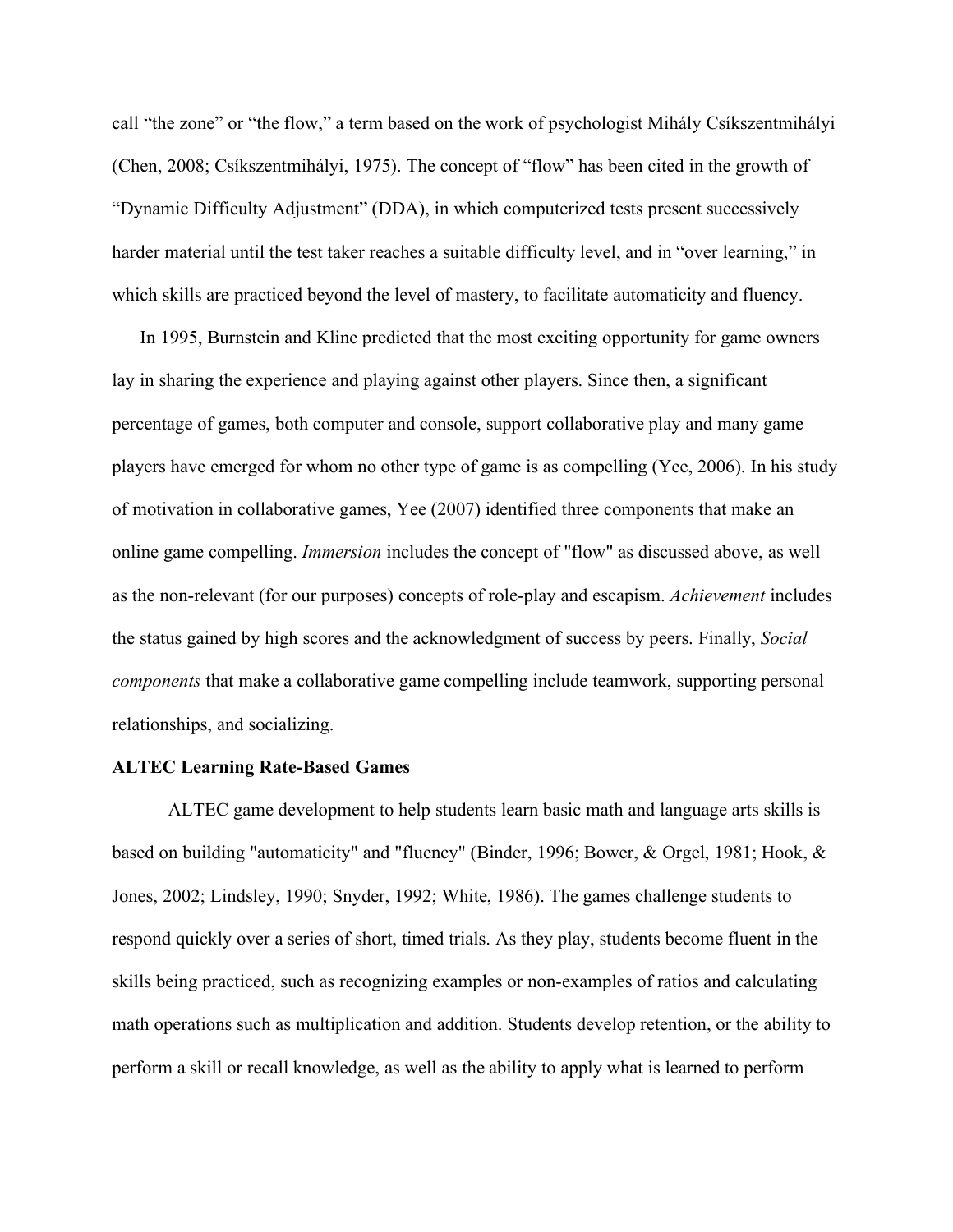more complex skills in new situations.

Our games help improve student performance through increased time on task, student motivation and engagement, and corrective feedback. Many ALTEC Learning Games challenge students to respond quickly over a series of short, timed trials to increase the rate of correct responses and decrease error rate until responses become automatic. The multiplayer game format, such as Jet Ski Addition (ALTEC, 2007; see Figure 1), motivates learners (Garris et al., 2002) through the use of sustained feedback related to progress through competition against three other players.



*Figure 1. Jet Ski Addition*

Game play is intended to increase fluency in the mathematics concepts being practiced. As students play, their rate of response increases and error rate decreases until they respond to the questions automatically. Students select their game play based on skill level and have the option of setting a few preferences during the game, such as turning sound on or off. The game provides students with immediate feedback about their performance by incorporating specific design elements. These elements include, for example, a "Time" feature and character movements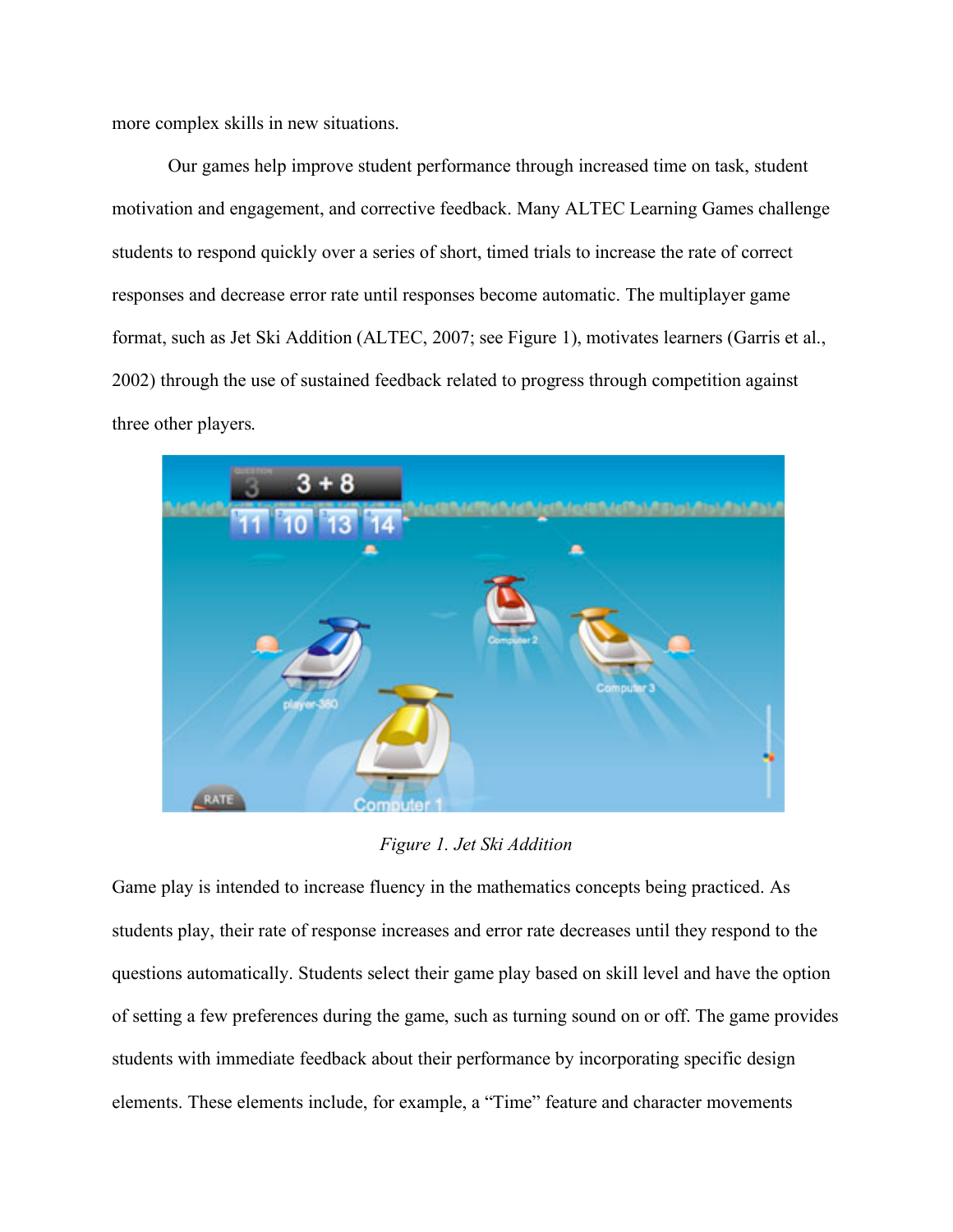during game play. Students also receive detailed feedback at the end of the game in the form of an interactive chart that explains the items missed and encourages students to play again.

Feedback is also provided in the form of an interactive Progress Chart displayed at the end of game play. This chart provides students with immediate feedback about their correct and incorrect responses across multiple game sessions. The rates of both correct and incorrect responses are charted and a line that represents an increase in the rate of correct responses and a decrease in the rate of incorrect responses represents student achievement. This strategy of feedback is based on the concepts of *Precision Teaching*, an instructional strategy developed by Dr. Ogden Lindsley at the University of Kansas (Lindsley, 1990).

Rate-based games implement a key proposition of Precision Teaching: rate of responding is a critical component of learning. Therefore many game features focus on repeated practice of isolated skills to promote fluency. The use of the interactive Progress Chart allows both teacher and student to systematically record performance information, observe changes in performance, and to make performance-based decisions about immediate and long-term curriculum needs. The use of rate as a component of instruction is also supported by Marzano (2005) as a strategy most likely to improve student achievement. These games provide reinforcement of homework and practice exercises that promote automaticity and fluency, corrective feedback, and a connection between students' efforts and outcomes.

#### **Making Games**

Even though the focus of the games is instructional, the process of making the games involves players, students and teachers working with us, letting us know what is fun and sharing ideas about game scenarios. ALTEC staff visit students in classrooms or after-school clubs regularly throughout the game design and development process, and welcome the opportunity to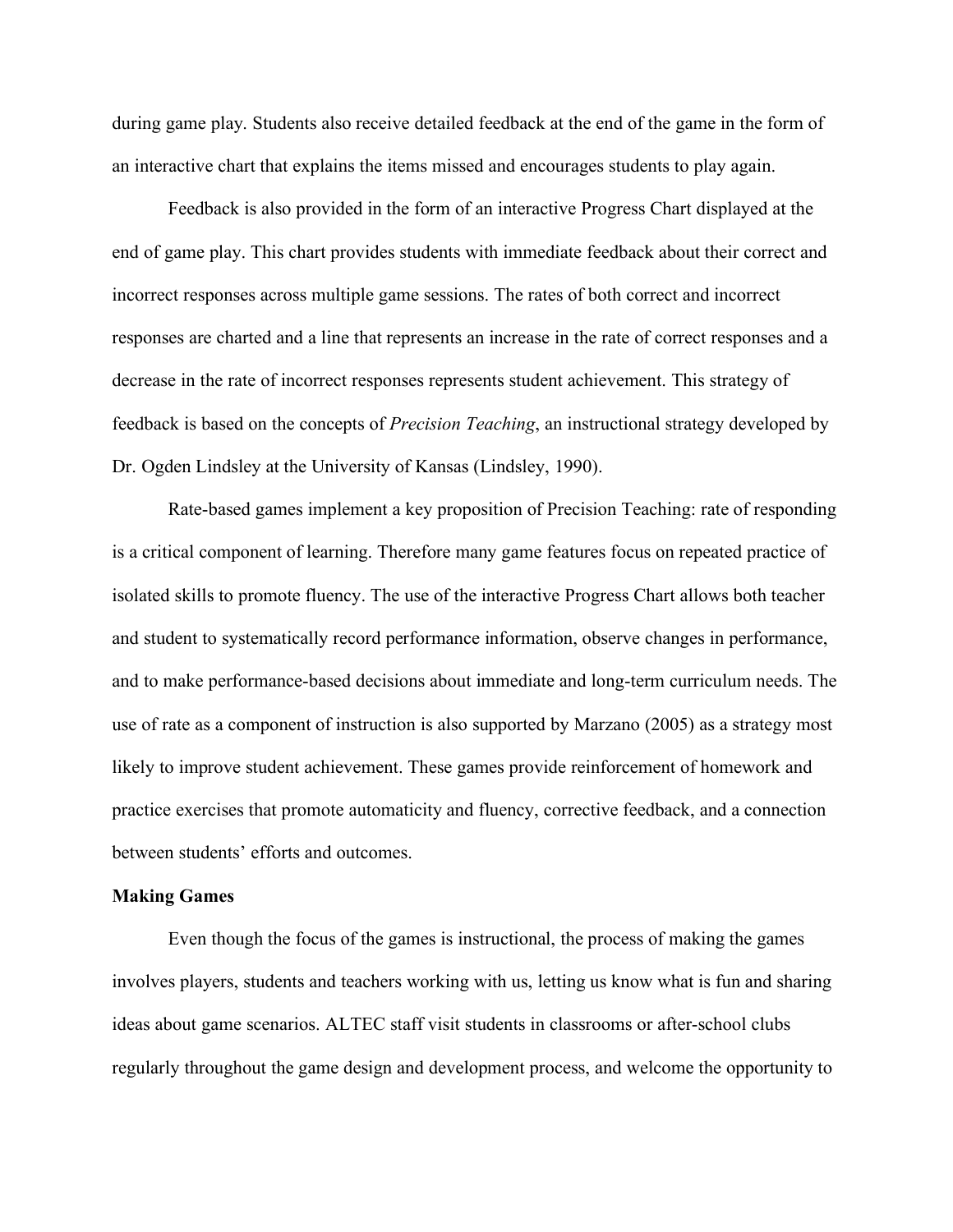gain feedback throughout. Three snapshots of our field work represent the various steps in game development, including iterative design, field testing, and implementation. We receive both formal and informal feedback, ranging from organized field tests to informal responses from teachers who share stories about the successful integration of ALTEC Learning Games in their classrooms. We have almost 100,000 unique visits to our web-based game resources each week.

Our development process to create a game that meets the needs of the target audience is based on the three components recommended by Bannan-Ritland (2003) in her Integrative Learning Design Framework. These include understanding the situation, finding solutions, and evaluating the solutions. During the process of understanding the situation, our design and development team identifies how games are used during instruction, and how they might work within the classroom. This involves an understanding of both the standards being addressed and the instructional integration of games. Understanding the needs of the target audience strengthens the likelihood of developing a game that achieves desired outcomes. After an initial analysis, the process of finding solutions involves multiple visits with students and teachers. These individuals provide usability and feasibility feedback on static paper prototypes as well as dynamic visual representations of the game space, flow, and challenges. The iterative design process also includes evaluation for local impact using both quantitative and qualitative methods to test usability and to evaluate feasibility and learning.

A Traffic Safety Game. The Learning Game Team at ALTEC worked with the Boys and Girls Club of Lawrence, KS to develop a multiplayer race game that supports a safe driving curriculum developed for middle school students. Middle school students, the target audience, were visited three times throughout the iterative design process to observe their behavior during game play. The Boys and Girls Club provided technology, Internet access, and a classroom for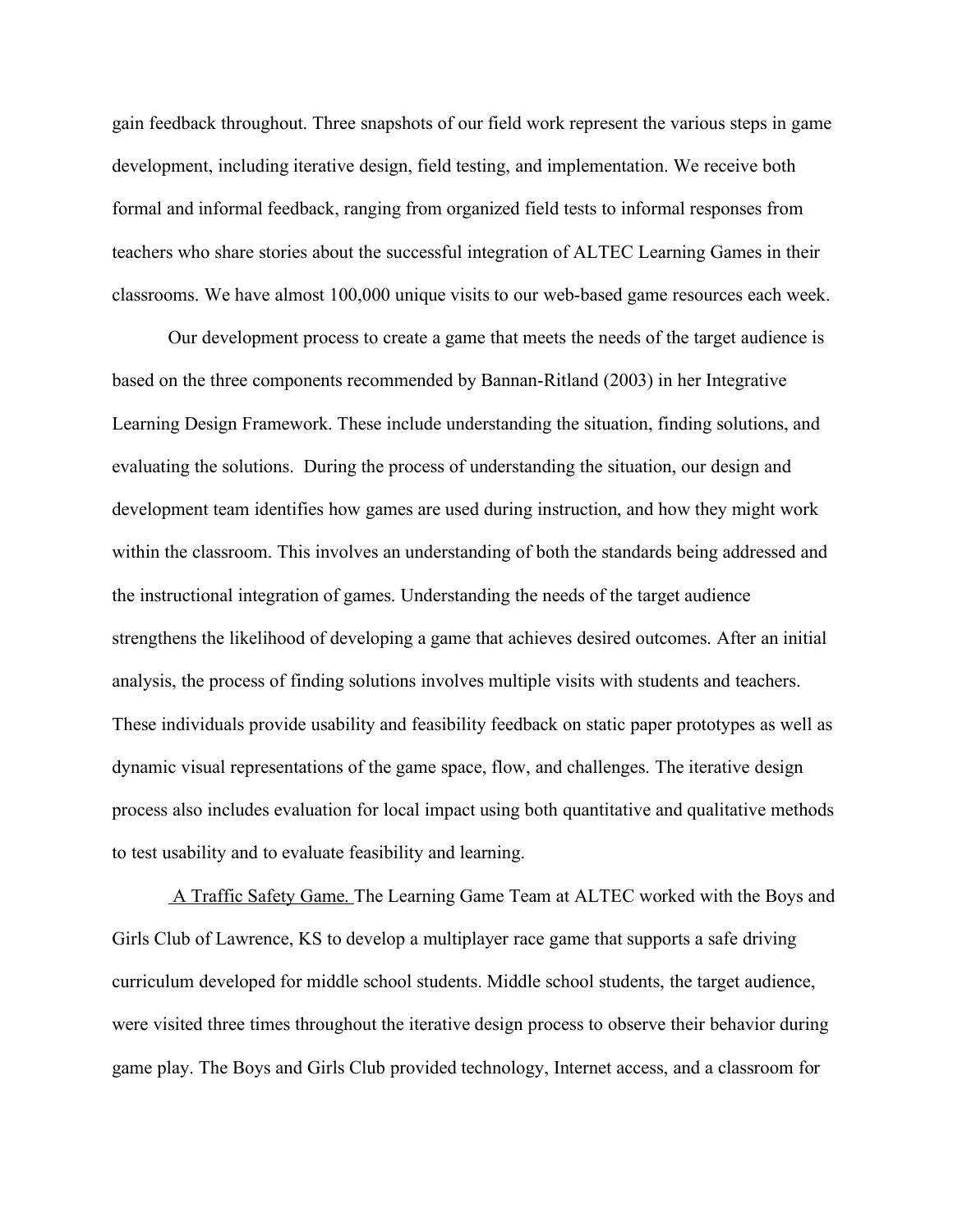the iterative process with student participants.

The initial concept included a multiplayer race game. Students raced their vehicles by answering traffic safety questions. An additional feature introduced during the iterative analysis with students was the use of a pit stop area that provided players with the opportunity to get a power boost during game play while answering more detailed questions about traffic safety. Data collection included observations of students' choices and behavior during game play and quantitative data in the form of a questionnaire adapted into a youth-friendly format from the System Usability Scale developed by Digital Equipment Corporation (Brooke, 1996). These data were recorded during each visit and provided a good combination of qualitative and quantitative data to inform game development. For example, students were asked to rate their willingness to play the game based or their perception of learning as a result of playing it. Data provided ALTEC with direction on minor areas of improvement, including the development of more visual cues that suggest the purpose and reward for entering the pit stop, and strategies to streamline the process of entering games hosted by players in the staging area (see Figure 2).



*Figure 2. Staging Area*

Testing Middle School Math Games. The ALTEC Learning Game Team participated in a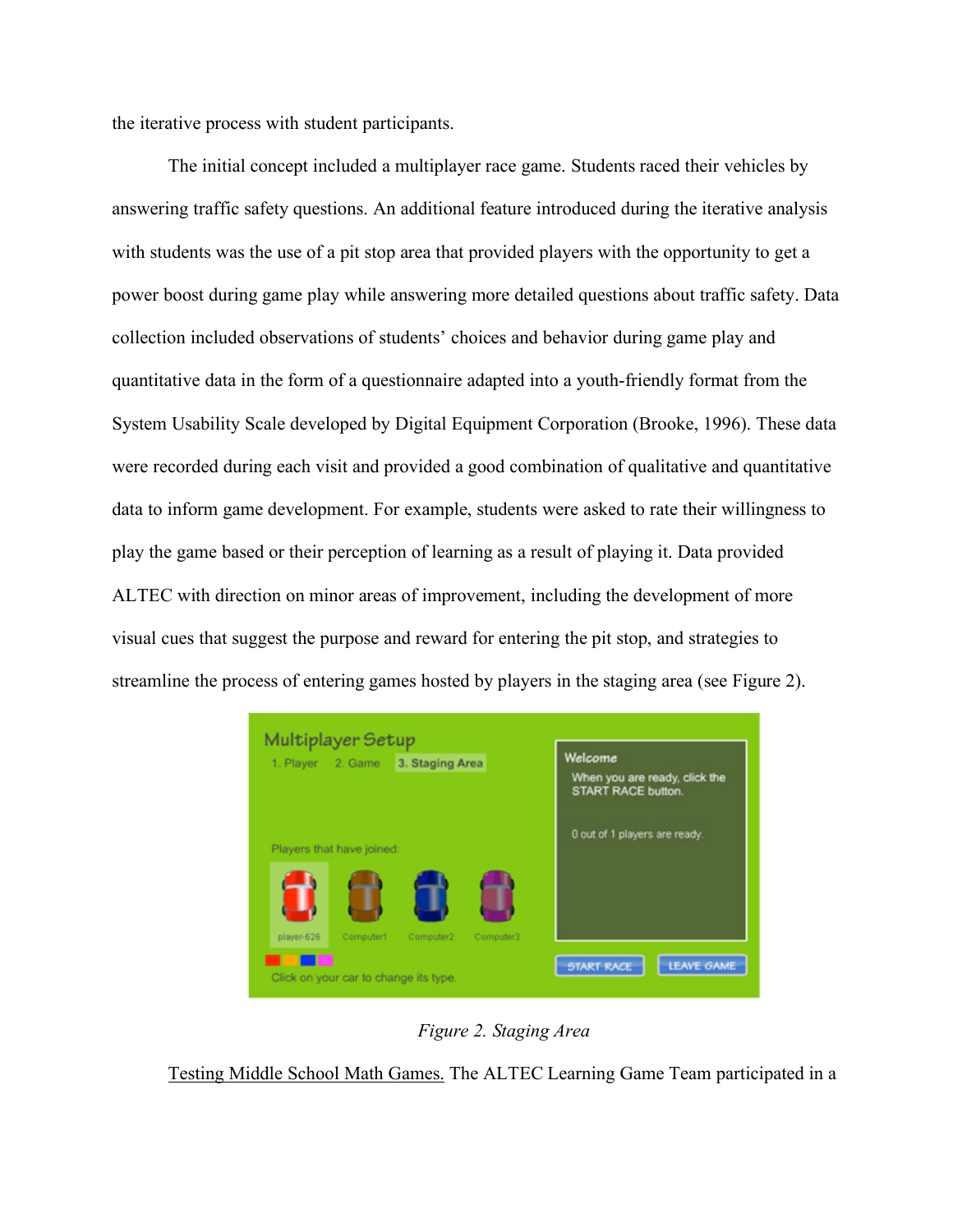structured field test process as part of a STAR Schools Project (Wexford, 2008). During supplemental class periods, or mathematics labs which provide an additional period of mathematics for select students, and in after-school learning environments the Team developed and evaluated different types of mathematics games for use with mobile technologies. The field test model provided students with access to a specific set of four mathematics games three times a week for approximately one hour each day (Wexford, 2008). The games were designed to provide opportunities to practice ratio, proportion, and number line (Wexford, 2008). The district provided a wireless laptop cart and classroom for implementation of the program and the STAR Schools Project provided access to emerging mobile technologies (EMTs) including digital video cameras, web cams, and iPod Touches.

Evaluators administered an online feedback survey to participating students (n=70). Students used a five-point rating scale to indicate the extent to which they liked a game or video. The scale options were: bad, not that bad, just okay, good, and great. Students were allowed one choice to indicate which one of the games played during the field test was their favorite. Most students (43%) preferred the multiplayer Matrix Racer game as opposed to the other three games that were single player games (see Figure 3).

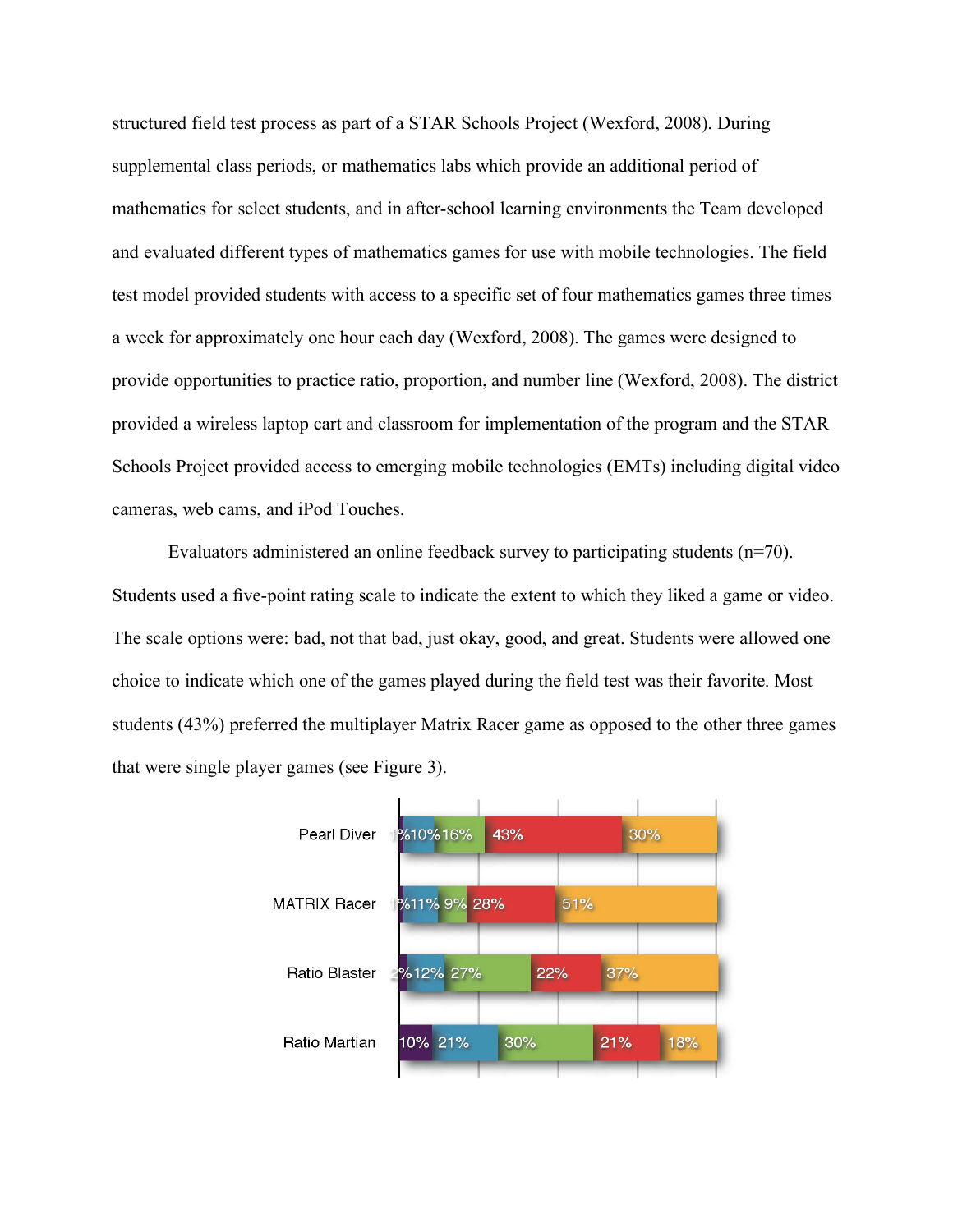# *Figure 3. Matrix Racer Feedback*

# Games in the Classroom. A number of teachers report strategies for integrating

multiplayer challenges into existing curriculum to improve student achievement. For example,

Laura S. wrote:

As second grade teachers, we decided at our bi-weekly grade level meeting to make it a goal to improve math scores. I introduced Jet Ski Addition to the class using an in-focus box to project it on the screen and got the children excited about trying the game. The children could hardly wait for their turn. The classroom computers became quite a distraction to the class. They all wanted to know the web address, so I had to write it down and send out a parent note.

I decided to use the site during my class computer time in the lab. By this time, many of the kids were familiar with the site because they had tried it at home. The class time was perfect for those who did not have a computer at home, or who needed a little extra support with how to play the game. We talked about how we could use "secret names" like Polar Bear and Mr. Penguin and Scottie, but the kids wondered how we would know it was a classmate they were playing against. We decided to add our class room number 103 after our "secret names," so that we would know when someone from our classroom was playing. The names were a nice option for those children who wanted to play against a classmate, but desired to remain anonymous.

We shared the game it with the three other second-grade classrooms in our building. They could use their names followed by their own classroom numbers and then we could play other kids from our school. Suddenly indoor recess became an exciting Jet Ski race across the hall! We told our recess and computer aides about the game, so they could play against us too.

Suddenly, teachers were playing against students as well as each other each night. This all happened in a matter of a few days. I heard comments such as "I played Jet Ski last night for two hours!" and "Who is The Big Bad Wolf?" and "Mrs. Smeltz (Scottie103), I beat you last night!" and " I played Mrs. Fausnacht (Skippy204) and Miss Erb104(why isn't this in the same form as the two previous?) last night!" and "What time will you be on tonight?" It was very exciting to see the kids wanting to practice those facts in a friendly, competitive way. I told the other teachers - "If we can't beat them, I guess we have to join them!"

Many of the students play video games all the time at home. This was a way to let them enjoy their playing time, but to practice a skill at the same time. Many of the parents commented on how excited they were that their children were practicing their facts. The results include:

Test 1 14 out of 24 children passed with 80% or higher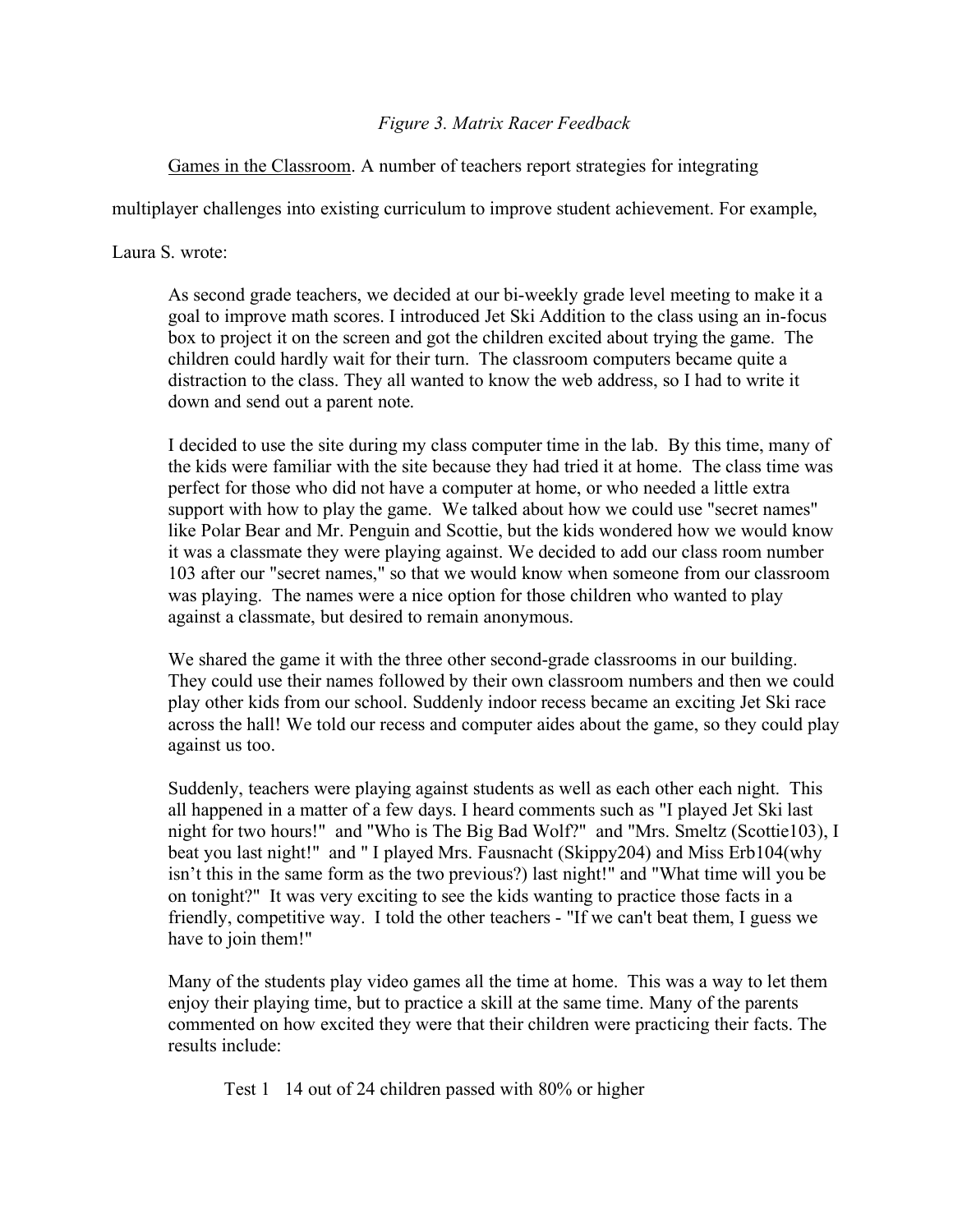Test 2 20 out of 24 children passed with 80% or higher ten days later

You can read more Success Stories at http://arcademicskillbuilders.com/aboutus.htm.

## **References**

ALTEC. (2007). *Arcademic Skill Builders: The place for educational games!.* Retrieved July 20, 2007, from http://www.arcademicskillbuilders.com/

Bannan-Ritland, B. (2003). The integrative learning design framework. *Educational Researcher*, *32*(1), 21–24.

Binder, C. (1996). Behavioral fluency: Evolution of a new paradigm. *The Behavior Analyst*, *19*, 163-197.

Bower, B. & Orgel, R. (1981). To err is divine. *Journal of Precision Teaching*, *2(l)*, 3-12.

Brooke, J. (1996). System Usability Scale – A Quick and Dirty Usability Scale. *Digital Equipment Corporation*, Reading: United Kingdom.

Chen, J. (2008) *Flow in Games*. Retrieved September 10, 2008, from http://www.jenovachen.com/flowingames/introduction.htm

Csíkszentmihályi, M. (1975). *Beyond Boredom and Anxiety*. San Francisco, CA: Jossey-Bass.

Dempsey, J.V., Lucassen, B.A., Haynes, L.L, & Casey, M. S. (1997). An exploratory study of forty computer games (COE Technical Report No. 97-2). Mobile, AL: University of South Alabama.

Entertainment Software Association. (2006). *Essential facts about the computer and video game industry*. Retrieved January 15, 2007, from http://www.theesa.com/facts/index.php

Etuk, Ntiedo. Educational Gaming: From Edutainment to Bona Fide 21st-Century Teaching Tool. (Nov, 2008).

Foreman, J. (2004). Game-based learning: How to delight and instruct in the 21st century. *Educause* [Online Version], Retrieved March 7, 2007, from https://www.educause.edu/ir/library/pdf/ERM0454.pdf

Garris, R., Ahlers, R. & Driskell, J. (2002). Games, motivation and learning: A research and practice model. *Simulation and Gaming*, 33, 441-467.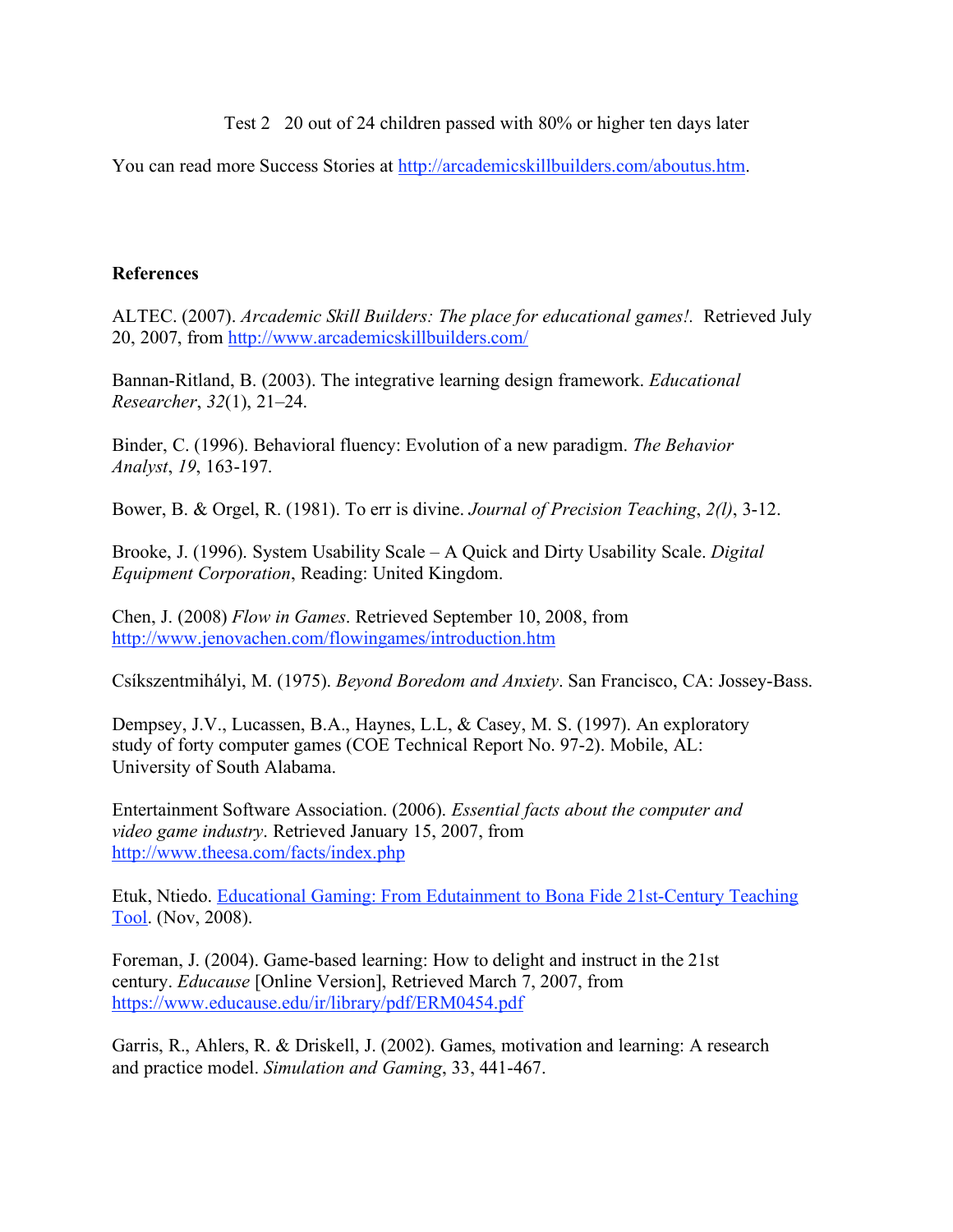Gee, J. P. (2003). High Score Education: Games, not school, are teaching kids to think. *Wired*, 11(05). Retrieved January 10, 2008, from http://www.wired.com/wired/archive/11.05/view.html

Herz, J.C. (1997). Joystick nation: How videogames ate our quarters, won our hearts, and rewired our minds. Boston: Little, Brown and Company.

Hook, P. E. & Jones, S. D. (2002). The Importance of Automaticity and Fluency for Efficient Reading Comprehension. International Dyslexia Association Quarterly Newsletter, Perspectives, Winter, 28(1), 9-14.

Jenkins, H. (2006). *Fans, bloggers, and gamers: Exploring participatory culture*. New York: New York University Press.

Lindsley, O. R. (1990). Precision teaching: by children for teachers. *Teaching Exceptional Children*, 22(3), 10-15.

Marzano, R. J., & Pickering, D. J. (2005). *Building academic vocabulary teacher's manual.* Alexandria, VA: Association for Supervision and Curriculum Development.

McLellan, H. (1995). Situated Learning Perspectives. Englewood Cliffs, NJ: Educational Technology Publications.

Pew Reports. (2008). Teens, Video Games and Civics: Teens' gaming experiences are diverse and include significant social interaction and civic engagement. Retrieved September 01, 2008, from http://www.pewinternet.org/PPF/r/263/report\_display.asp

Prensky, M. (2001). *Digital game-based learning*. NY: McGraw- Hill.

Snyder, G. (1992). Training to fluency: A real return on investment. *Performance Management Magazine*, 10, 16-22.

Squire, K. & Jenkins, H. (2003). Harnessing the Power of Games in Education. *InSight,* 3(5). Institute for the Advancement of Emerging Technologies in Education (IAETE). Retrieved September 01, 2008, from http://66.102.1.104/scholar?hl=en&lr=&q=cache:21N8iW3kLEAJ:www.edvantia. org/products/pdf/InSight\_3-1\_Vision.pdf+games+education

Van Eck, R. (2006). Digital game-based learning: It's not just the digital natives who are restless. *EDUCAUSE Review*, *41*(2), 16–30.

Wexford (2008). Matrix Year 3 Field Test. Prepared for MATRIX Project Director, Tim Best, Ph.D., of the Ohio Board of Regents.

White, O. R. (1986). Precision teaching—precision learning. *Exceptional Children*, 52,